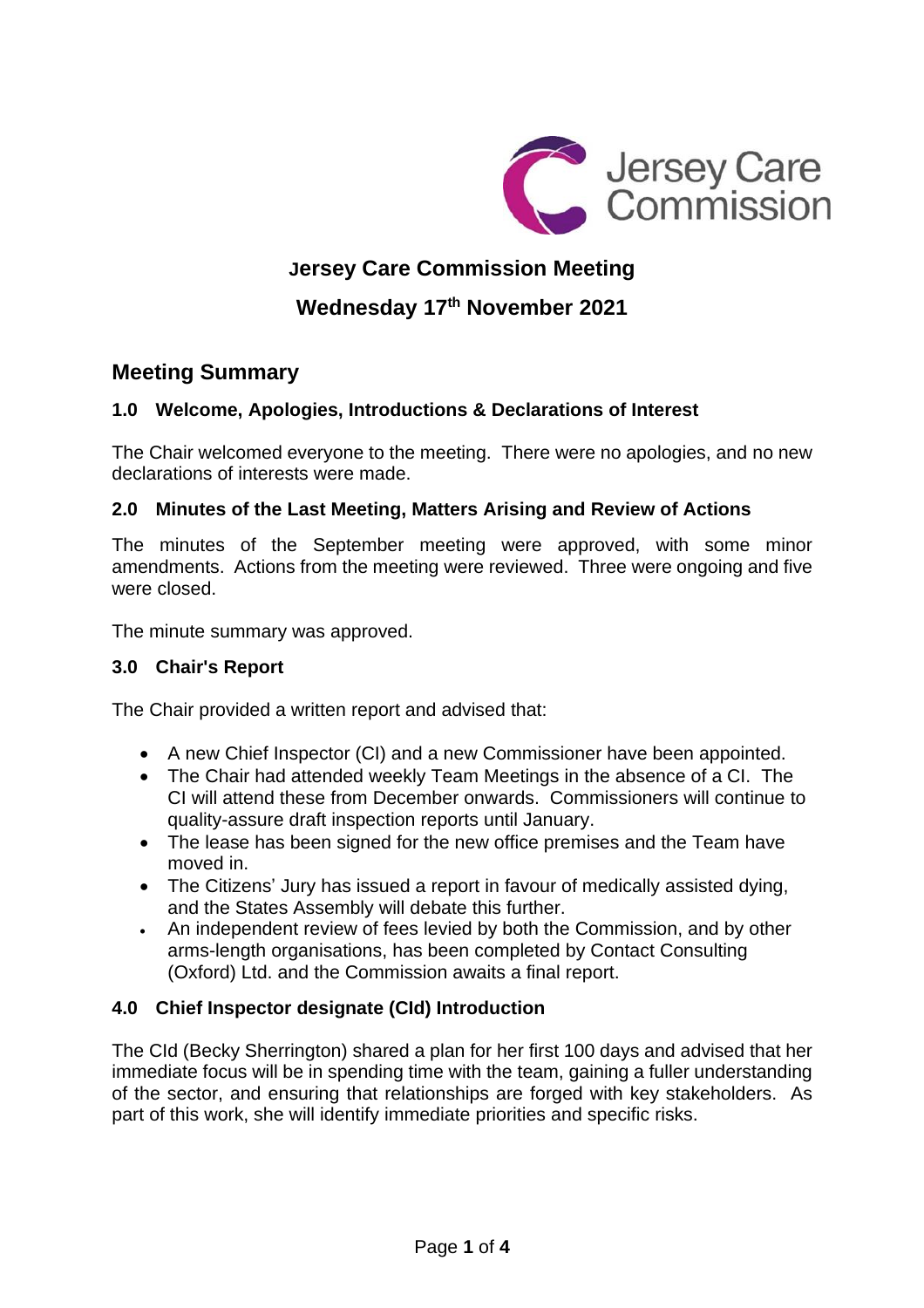The CId advised that project management will form a key component of her delivery and sought approval for the support of a project manager will to work with the Commission for two days a week.

## **5.0 Head of Governance, Policy and Standards (HGPS) update**

The HGPS presented four documents:

#### **5.1 Report**

The schedule of regulatory activity is progressing, and all inspections are due to be completed by year end.

An Improvement Notice has been served, and this has been recorded on the Commission's website.

A total 999 health care professionals and 13 dental care professionals have, so far, been renewed for 2022.

#### **5.2 Integrated Risk Register**

It was agreed that the risk associated with the move to new office accommodation could be closed.

The residual ratings will be reviewed to ensure they properly reflect the controls which have been implemented.

#### **5.3 Budget Summary**

The costs associated with the use of a recruitment agency to co-ordinate the CI recruitment campaign, the employment of a temporary administrator and the first month's rental of the new offices in Capital House means that additional one off costs have occurred. The Department for Strategic Policy, Planning and Performance and Treasury have been notified of this

The Commission will receive final figures relating to 2021, by the middle of January 2022.

The draft budget build for 2022 was presented in draft form, Becky Sherrington sought approval from the board to review more fully the draft budget build and it was agreed that the 2022 budget build would be sent to the commissioners virtually for approval by End of December 2021.

### **5.4 Projects Update**

There are two ongoing projects.

Cleansing of the register of medical practitioners is on course to be completed by the end of Q1 2022. The Commission has corresponded with each registrant to advise of the need to submit updated information.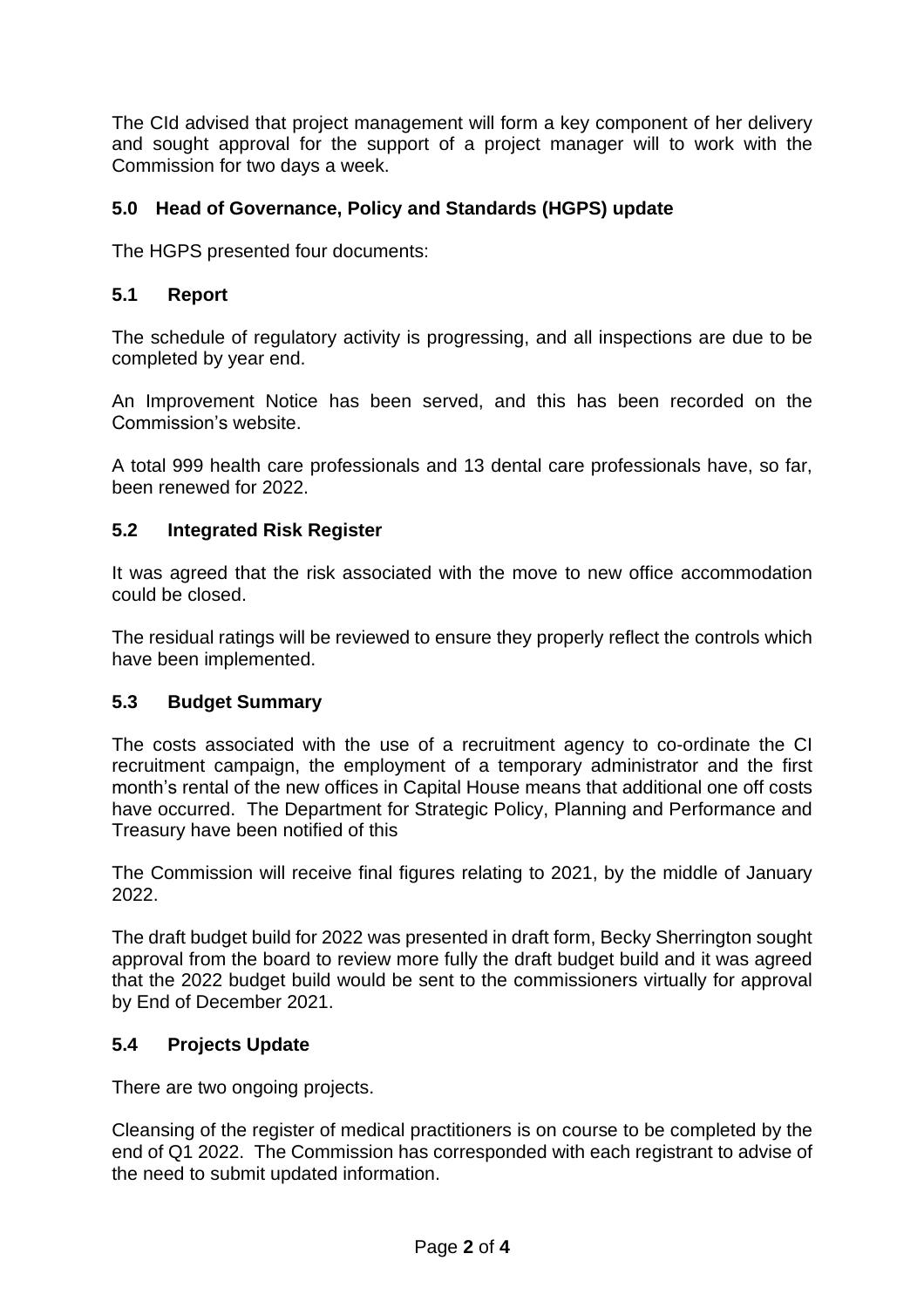Some registrants will need to be sent reminders to inform them of the need to submit updated information. Ultimately, if no new information is received, these registrants will be removed from the register.

Ten new areas of regulatory activity will be introduced in 2022 and draft Standards need to be devised relating to each. So far, five sets of Standards are completed in draft form and there are plans in place relating to a further two.

It was agreed that a plan is needed in respect of the Standards for residential family centres; care services in special schools; and independent monitoring and review of children's safeguarding arrangements.

It was agreed that the matter needs to be added to the Risk Register.

### **6.0 Children's Services new to regulation and draft Standards**

A document was presented relating to the introduction of new Regulations. This will result in statutory children's services being made subject to regulation in 2022. The Chair outlined four stages associated with this new area of work.

The Chair outlined four phases of regulating the new activities and the Board agreed that seven different processes will be needed. It is intended that the Commission will inspect some of these services during the second half of 2022.

### **7.0 Review of Website**

An overview of the Commission's website was presented, and it was agreed that additional work was needed to ensure that it is more accessible for people with learning disabilities and those with visual impairment. A project will be developed to ensure that the website is developed and improved.

### **8.0 Draft Budget Build**

This document sets out the anticipated income and lines of expenditure in 2022. It includes a proposal to adapt two of the Commission's existing roles and to create three new ones.

### **9.0 House Style Guide**

The House Style Guide sets out the standard format and style associated with each of the Commission's products and communications, including inspection reports, letters and emails. The document was reviewed, and it was agreed that changes are needed, for example, publications about complaints should be produced in alternative languages, such as Polish and Portuguese, and and consideration should be given to using formats that are more accessible for people with learning disabilities and people with learning difficulties.